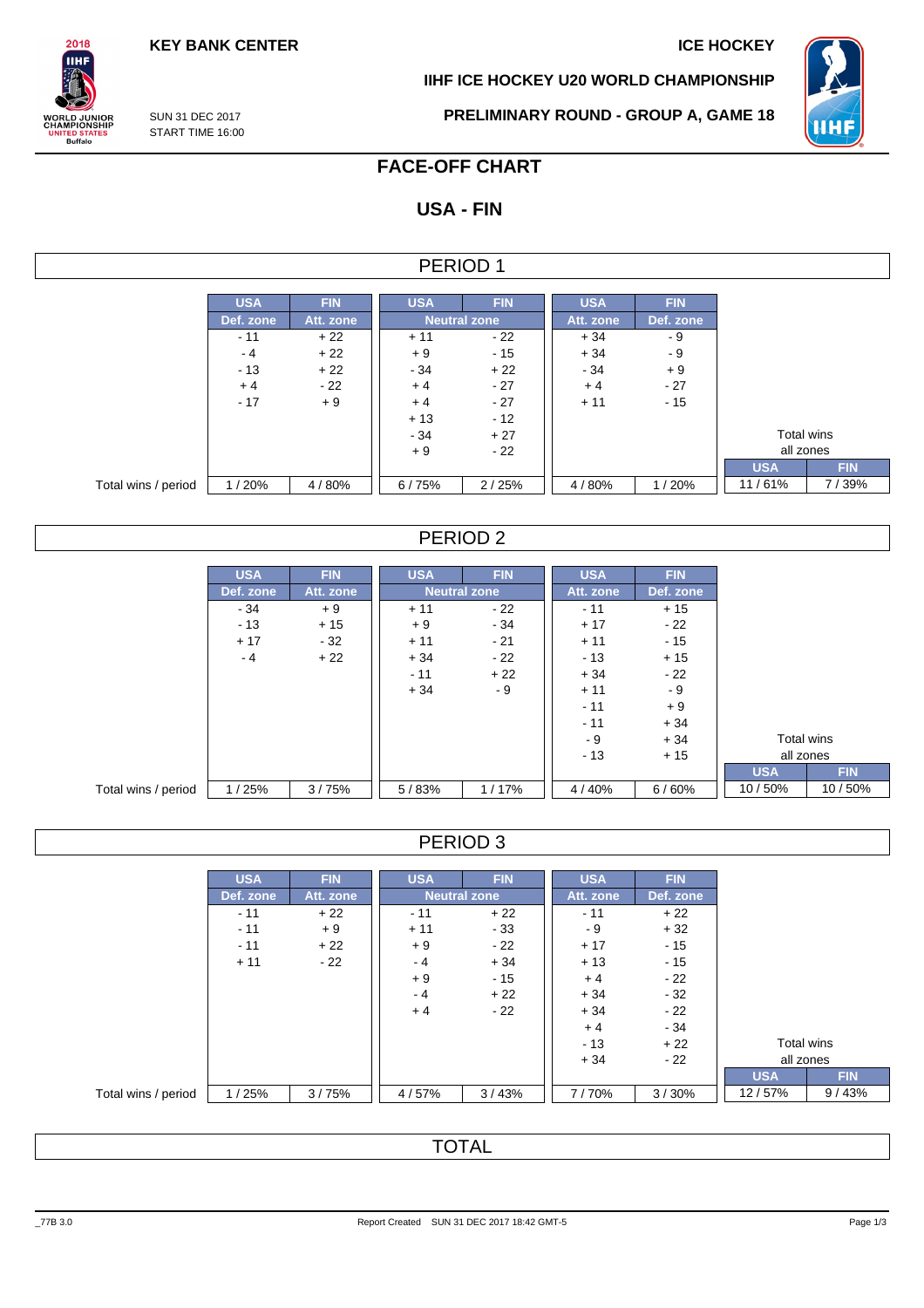## **KEY BANK CENTER ICE HOCKEY**





### **PRELIMINARY ROUND - GROUP A, GAME 18**



SUN 31 DEC 2017 START TIME 16:00

| FIN                              | <b>USA</b><br><b>FIN</b> |       | USA                 | <b>FIN</b> |            |            |  |
|----------------------------------|--------------------------|-------|---------------------|------------|------------|------------|--|
| Att. zone                        |                          |       | Att. zone           | Def. zone  | all zones  |            |  |
|                                  |                          |       |                     |            | <b>USA</b> | <b>FIN</b> |  |
| 10/77%                           | '71%<br>15/              | 6/29% | 15/60%              | 10/40%     | 33/56%     | 26 / 44%   |  |
| <b>USA</b><br>Def. zone<br>3/23% |                          |       | <b>Neutral zone</b> |            |            | Total wins |  |